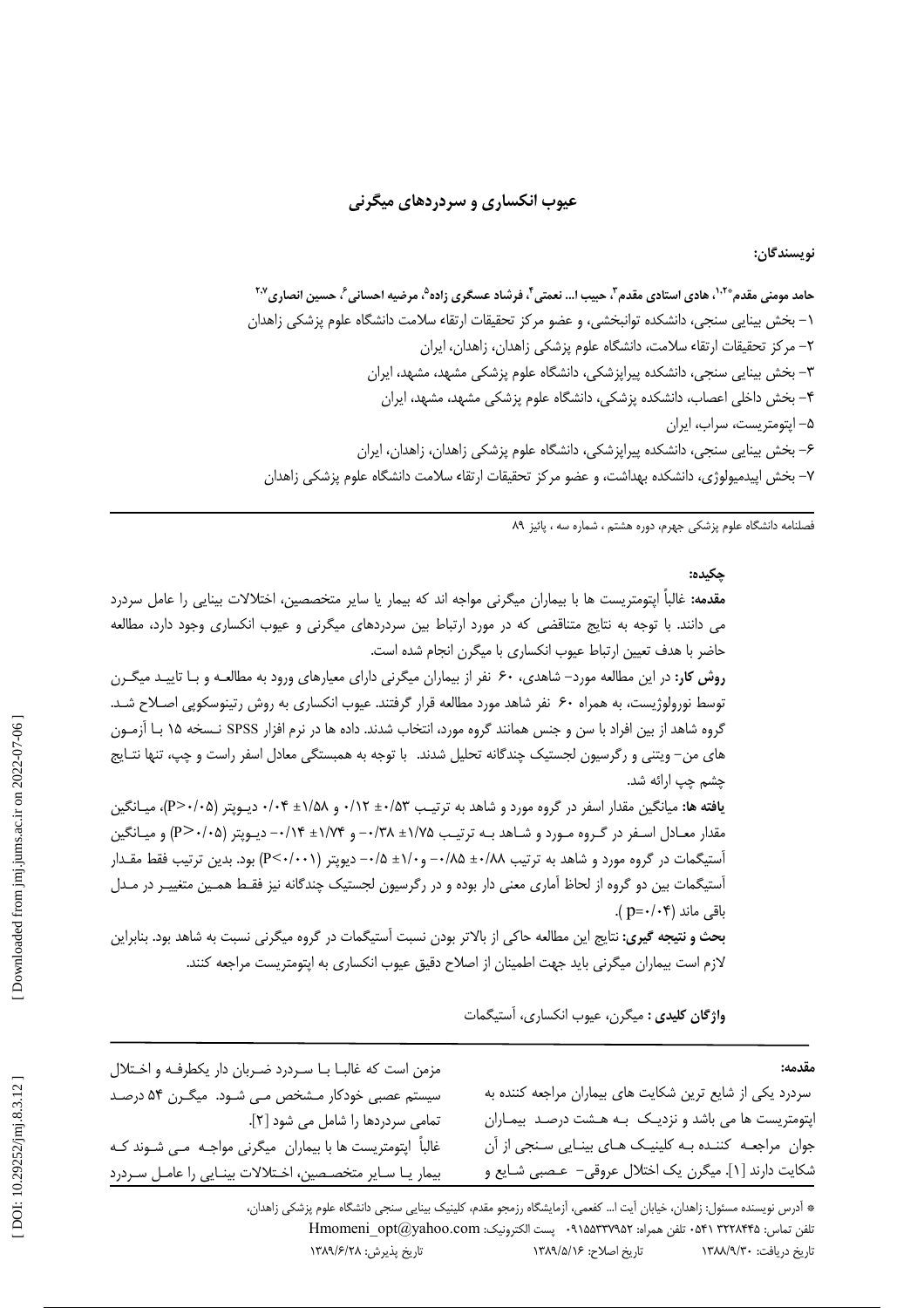می دانند. بنابراین می توان گفت که میگرن یکی از شـایع تـرین انواع سردردهایی است که یتومتریست ها با آن مواجه اند.

اتیولوژی میگرن به طور کامل شناخته شده نیست. با وجود اینکـه عوامل عروقي، هورموني و عصبي وابسته به سردرد و نقش آن ها تا حدی مشخص شده است ولی سازوکار دقیق ایجاد سردرد هنوز ناشناخته است. اگرچه میـزان پیـشرفت حمـلات سـر درد متغییـر است، اما اغلب یک محرک که می تواند یک اختلال بینـایی نیـز باشد فرد را از بروز حمله آگاه می کند. دو جنبه ی بالقوه ای کـه ایتومتریست می تواند از طریق آن به بیماران میگرنی کمک کنـد عبارتند از : ١- کمک به تشخیص سـریع مـشکل و ارجـاع بـرای درمان کلینیکی مناسب و ۲– ایفای نقش در حـذف یـا کـاهش اختلالات بينايي (عوامل هشدار دهنده ) [٣]. اگرچـه بـر اسـاس یک عقیده ی کلی، عیوب انکساری اصلاح نـشده باعـث سـردرد می شوند ولی هیچ گونه مدرک مشخصی دال بـر درسـتی ایـن عقيده وجود ندارد. با اين وجود، غالبـاً ايتومتريــست هـا ســومين گروه مشاوری هستند که بیماران با سردرد به آن ها مراجعه می كنند. اين مورد بر لزوم انجام معاينات مرتبط با سيـستم بينـايي و ارزيابي دقيق تر وضعيت سردرد اشاره دارد [۴]. از معيارهاي تشخیصی سردرد ثانوی به عیوب انکساری می تـوان بـه عیـوب انکساری اصلاح نـشده یـا درسـت اصـلاح نـشده (هـایپرویی، آستیگماتیسم، پیر چشمی، استفاده از عینک نامناسب)، سـردرد خفیف در ناحیه ی پیشانی و درد در خود چشم، رفع سردرد بعـد از بیدار شدن از خواب و تشدید آن به دنبـال فعالیـت هـای بینـایی طولانی مدت اشاره کرد [۵ و ۶].

در اغلب مطالعات به تقسيم بندى انواع سردردها و ارتباط آن هـا با عیوب انکساری اصلاح نشده توجـه زیـادی نـشده و اطلاعـات کمی مربوط به ارتباط بین عیوب انکساری و سردردهای میگرنـی وجود دارد. مطالعات اوليه وجود ارتبـاط معنـى دارى بـين ايـن دو متغیر گزارش کرده اند ولی از آن جا که در این مطالعات تنها افراد میگرنی مورد مطالعه قرار گرفته و گـروه کنترلـی وجـود نداشـته، نتايج آن از اعتبار كافي برخوردار نمي باشد. در بررسي هاي اخيـر در خصوص ارتباط بین عیوب انکساری و میگـرن کـه همـراه بـا بکارگیری گروه کنترل بوده است، یافته هـای متناقـضی گـزارش شده است [۷]. دئاکن و همکارانش به منظور بررسی ارتباط بین سردردهای میگرنی و عیوب انکساری چهار جنبه عیوب انکساری شامل عیوب انکساری اسفریک ، آستیگمات ، انایزومتروپی و امترویی اصلاح نشده را در افراد مبتلا به میگرن و گـروه کنتـرل مورد مطالعه قرار داده اند. در مقایسه با گروه کنترل ، در افراد – مبتلا به میگرن مقادیر بالاتر آستیگمات بـه صـورت سـابژکتیو و ابژکتیو بدست آمده ولی تفاوت اسفر و انایزومتروپی در دو گروه از لحاظ آمـاري معنـي دار نبـوده اسـت. بـر ايـن اسـاس دئـاكن و همکارانش توصیه کرده انـد معاینـات چـشمی مـنظم بـه منظـور

اصلاح صحیح عیوب انکساری در افراد مبـتلا بـه میگـرن انجـام شود [۷].

در مطالعه گودسبی و همکارانش عیوب انکساری اصلاح نشده به عنوان یک عامل اصلی یا حداقل به عنـوان یـک عامـل مـستعد کننده ی مهم در بیماران مبتلا به میگرن گزارش شده است [۸]. در بررسی ویلمـوت شـیوع عیـوب انکـساری در گـروه میگـرن و کنترل مشابه گزارش شده است [۹]. ببر اسباس مطالعبه ای کبه توسط واترز در چهـار گـروه افـراد مبـتلا بـه سـردرد، میگـرن، سردردهای یک طرفه و بدون تجربه هیچ گونه سردردی حـداقل در طول یک سال گذشته، انجام شـده اسـت، مـشخص شـد کـه عامل ایجاد سر درد بندرت اختلالات بینایی است. البتـه در ایـن مطالعه عیوب انکساری مورد بررسی قرار نگرفته است [۱۰]. در مطالعه ای که به منظور تعیین شیوع مـشکلات بینـایی و عوامـل ایجاد کننده خستگی چشم توسط وینـسنت و همکـارانش در دو گروه افراد با سردردهای مزمن و کنترل انجام شـد، مـشاهده شـد که فعالیت های بینایی نزدیک یکی از عامل های بینایی عمده در شروع سردردهای مزمن بوده است. در این بررسی گزارش نـشده که آیا فعالیت های بینایی نزدیک با عیوب انکساری اصلاح شده یـا اصـلاح نـشده بررسـى شـده اسـت یـا خیـر [١١]. ایـوانس و همكارانش تفاوت قابل ملاحظه اي بين عيوب انكساري سابژكتيو در دو گروه افراد مبتلا به میگرن و کنترل گزارش نکرده اند [۳]. هر چند بررسی های اولیه حاکی از وجود ارتباط معنـی داری بـین عیوب انکساری و میگرن بوده، اما در مطالعات اندکی که اخیراً بـا گروه كنتـرل انجـام شـده اسـت شـواهدى دال بـر تـاثير عيـوب انکساری اصلاح نشده در شروع سردرد میگرنی دیده شده است [١٢]. با توجه به این که بعضی محققین عیوب انکساری را عامـل ایجاد سردردها از جمله سردردهای میگرنی به حساب می آورند و از طرفی به دلیل متناقض بودن نتایج بررسی ها در مورد ارتباط بین میگرن و عیوب انکساری، این مطالعه با هدف بررسی ارتباط بین سر دردهای میگرنی با عیوب انکساری کـروی و آسـتیگمات انجام شد که علاوه بر تکمیل نتایج مطالعات قبلی مے توانـد در روند درمان سردردهای میگرنی مفید باشد. بدیهی است در صورت وجود رابطه معنی دار بین سر دردهای میگرنی و عیوب انکساری، اصلاح صحیح عیـوب انکـساری در بیمـارانی کـه از سـردردهای میگرنی شکایت دارند به عنوان یکی از مراحل اولیه درمان توصیه خواهد شد.

# روش کار:

در این مطالعه مورد- شاهدی، تعداد ۶۰ نفر بیمار میگرنی بـا دارا بودن معیارهای ورود به مطالعه بـه همـراه ۶۰ نفـر شـاهد (افـراد بدون سابقه ميگرن و اختلالات شديد عصبي) مورد مطالعـه قــرار گرفتند. گروه شاهد بر حسب جنس و سن با افراد گروه مورد جور

 $\gamma$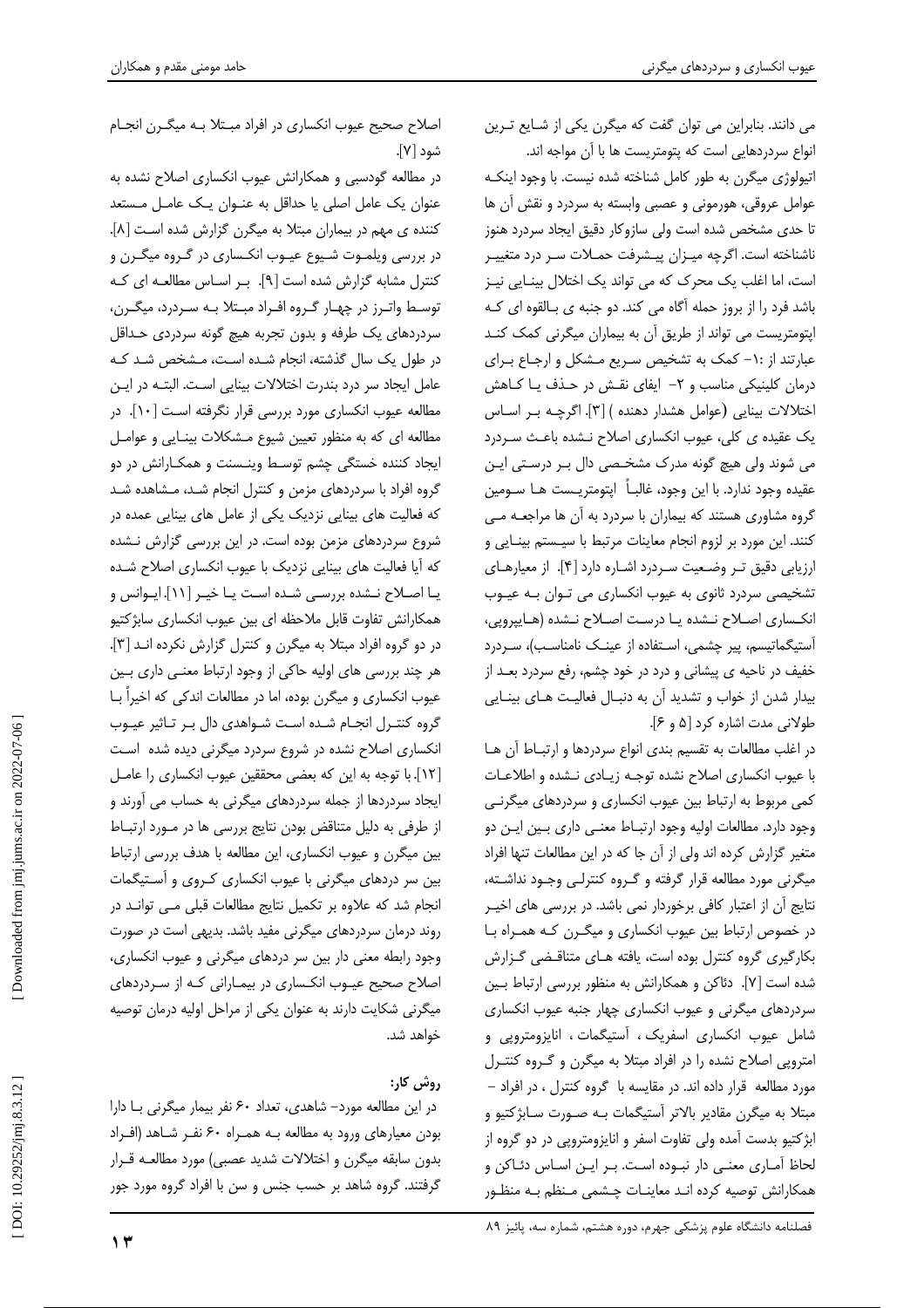شدند. معیارهای ورود به مطالعه عبارت بودند: دارا بـودن بیمـاری میگرن با تجربه حداقل یک بـار سـردرد در مـاه، نداشـتن سـابقه بیماری سیستمیک خـاص، نداشـتن حـاملگی، نداشـتن بیمـاری چشمی یا اختلال قابل ملاحظه در عملکرد حرکتی چشم و عـدم استفاده از داروهای خاص موثر بر عملکرد بینایی (بجـز داروهـای میگرنی) [۳ و ۷].

جهت رعايت ملاحظات اخلاقى كلينيكي قبل از انجام مطالعه بـه بیمار اطلاعات لازم در مورد نحوه انجام آزمایش هـا و اثـرات آن ها داده شد و مراحل بعدى مطالعه پس از كسب رضايت افراد انجام شد. غربالگری بیماران میگرنی از طریق تکمیل پرسشنامه طراحی شده توسط بیماران سیس تاییـد نهـایی بیمـاری توسـط نورولوژیست انجام گرفت. پس از مراجعه بیماران میگرنی و افـراد گروه کنترل به کلینیک بینـایی سـنجی دانـشگاه علـوم پزشـکی مشهد، عیوب انکساری به فرم زیر مشخص شد. در صـورتی کـه فرد دارای عینک قبلی بود، ابتدا قدرت عدسی های آن با لنزومتـر تاپکن مدلA - N تعیین شد. سپس حدت بینایی فرد با و بدون عینک یا عدسی تماسی قبلی با چارت تیزبینی اسنلن اندازه گیری شد. در تمامی مراحل انجام آزمایشات روشنایی اتاق در حد استاندارد میزان شد. عیوب انکساری افراد به صورت ابژکتیو با استفاده از رتینوسکوپ خطی هاین بتا-۲۰۰ تعیین و سپس به صورت سابژکتیو با استفاده از جعبه عینک، تریل فرم، کراس سیلندر و چارت تیزبینی اسنلن ۶ متری نتایج رتینوسکوپی تصحیح شدند و در نهایت بالانس دو چشمی با استفاده از تـست بایکروم انجام شد [۷]. لازم به ذکر است که در مورد تمامی افراد گروه مورد و شاهد بعد از تعیین دقیق عیوب انکساری، در صورت نياز عيب اصلاح يا تغييرات لازم در تـصحيح هـا لحـاظ و بعـد از چهار هفته بار دیگر افراد ارزیابی شدند تا وضعیت عادت پذیری به عینک و سردرد افراد ارزیابی شود. اطلاعات مربوط به هر بیمار در یرونده های خاصی ثبت شد و داده ها به وسیله نرم افزار SPSS

با استفاده از آزمـون هـای مـن- ویتنـی و رگرسـیون لجـستیک چندگانه تحلیل شدند.

## يافته ها:

در گروه مورد ۵۰ نفـر زن (۸۳/۳ درصـد) و ۱۰ نفـر مـرد (۱۶/۷ درصد) و در گروه شاهد تعداد زن و مرد به ترتیب ۴۸ (۸۰ درصد) و ١٢ (٢٠ درصد) بود. از ۶۰ نفر گروه مورد ٢۶ نفر آن هـا (۴۳/۳ در صد) قبلا عیوب انکساری آنها تصحیح شـده بـوده کـه تعـداد آن ها به ترتیب در گروه زنان و مردان ۱۹نفر (۴۲ درصد) و ۶ نفر (۶۰ درصد) بود. در گروه شاهد نیز ۲۵ نفر آن هـا (۴۱/۶ در صـد) قبلا تصحیح عیوب انکساری داشته که تعداد آن ها به ترتیب در گروه زنان و مردان ۱۸ (۳۷/۵ درصد) و ۵ (۴۱/۶ درصد) نفر بود. دامنه ی سنی افراد تحت مطالعه در گروه مورد ۵۰-۱۴ و میانگین سنی ۹/۷۱ ± ۳۱/۸۷ سال و در گروه شاهد دامنـه ی سـنی ۴۸-۱۸ و میانگین سـنی ۹/۱۹ ±۳۲/۸۳ سـال بـود. دو گـروه از نظـر سطح تحصیلات و جنس تفاوت معنی داری نداشتند (P>٠/٠۵). در این مطالعه شـیوع انـواع میگـرن در گـروه مـورد بـه ترتیـب میگرن شایع (۹۳/۳ درصد)، میگرن کلاسیک (۳/۳ درصد)، میگرن بازیلر (۳/۳ درصد) بوده و اکثر سردردهای میگرنی محدود به ناحیه ی فرونتوتمپورال یک طرف و دو طرف بود. شدت سردرد میگرنی اغلب افراد تحت بررسی از نـوع شـدید بـوده کـه شیوع موارد متوسط و شدید سردرد میگرنے ، به ترتیب ۴۳/۳ و۵۶/۷ درصد و سردرد با شدت خفیف موردی گزارش نشده بود. جدول ۱ میانگین و انحراف معیار عیوب انکساری در کل افراد و به تفکیک گروه مورد و شاهد نشان می دهد. با توجه به نتایج بدست آمده ملاحظه می شود که میانگین عیب انکسار کروی و معادل اسفر در گروه شاهد کم تر از گروه مورد بوده ولی با آزمون من- ويتني اين تفاوت از لحاظ آماري معنى داري نبود (P>۰/۰۵). میانگین آستیگمات به طور معنی داری در گروه شاهد کم تر از گروه مورد بوده است. (۱۰۰۱/۰۰).

جدول ١: مقايسه ى تمام گروه هاى مورد آزمايش از نظر غلظت لپتين

| أدرنالكتومي با استرس                               | أدرنالكتومى                                       | جراحی با استرس    | جراحى                                     | نرمال با استرس          | نرمال                                                  | گروہ صفت    |
|----------------------------------------------------|---------------------------------------------------|-------------------|-------------------------------------------|-------------------------|--------------------------------------------------------|-------------|
| $\Delta$ / $\Gamma$ + $\Delta$ / $\Delta$ $\Gamma$ | $\Delta Y/\mathcal{F}9 \pm 11/\Delta \mathcal{F}$ | $Yf'(XY \pm Y)/F$ | $Y^{\alpha}/\lambda \cdot \pm Y^{\alpha}$ | $Y/Y/Y \cdot \pm Y''/Y$ | $\lambda \mathcal{A}/\lambda \cdot \pm \Delta/\lambda$ | لپتين Pg/ml |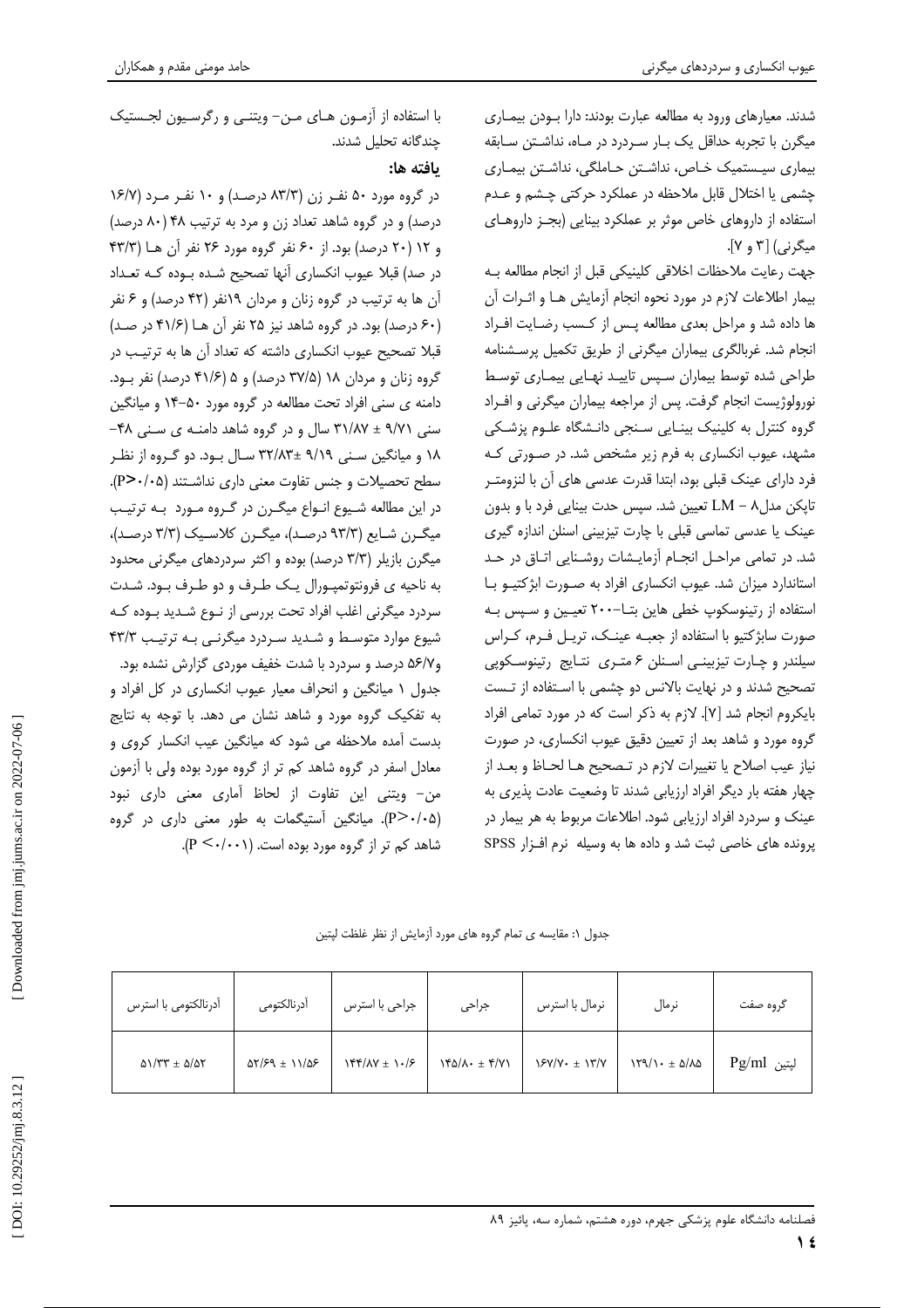| P-value          | ۹۵٪ دامنه اطمینان                    | نسبت شانس  (OR) | ضریب رگرسیونی (β) | شاخص های آماری<br>متغير |
|------------------|--------------------------------------|-----------------|-------------------|-------------------------|
| $\cdot/\Upsilon$ | $\frac{1}{5}\frac{1}{2}-\frac{1}{2}$ | ۱/۰۶            | $\cdot/\cdot$ ۵۸  | اسفر                    |
| $\cdot/\cdot$ ۴  | $1/\cdot 9 - 772$                    | ۱/۸۸            | $\cdot$ /۶۳       | سيلندر                  |
| $\cdot$ /۴       | $\cdot$ /YY- $\frac{1}{5}$           | ۱/۱۴            | $\cdot/\gamma$    | معادل اسفر              |

جدول ۲: بررسی رابطه میگرن با عیوب انکساری در یک مدل رگرسیون لجستیک چندگانه در گروه مورد (بیماران میگرنی) و شاهد (کنترل) مراجعه کننده به کلینیک بینایی سنجی دانشگاه علوم پزشکی مشهد در سال ۱۳۸۷

را در دو گروه کنترل و میگرن به ترتیب میـزان ۰/۲۴- و ۰/۷۱-دیویتر گزارش کرده که در مطالعه حاضر ایـن مقـدار در دو گـروه مورد و شاهد به ترتیب ۰/۸۵– و ۰/۵– دیویتر بدست آمد. ایوانس و همکارانش اختلاف معنی داری بین میانگین آسـتیگمات چـشم راست در دو گروه مورد و شاهد بـه دسـت آورده ولـی تفـاوت در چشم چپ از نظر آماری معنی دار نبود [۳] که با نتایج مطالعـه ی حاصل مغایرت دارد. آستیگمات اصلاح نـشده باعـث تغییراتـی در .<br>فرآیند درک بینایی شده که منجر به تحریـک پــذیری بــیش تــر کورتکس بینایی در بعضی از مبتلایان به میگرن مـی شـود [۱۳و ۱۴]. احتمالاً چون تاری ثانویه به آستیگمات اصلاح نشده ممکن است درک اشکال ستونی را با مشکل مواجـه سـازد، لـذا ممکـن است یکی از محرک های مهم در شروع میگرن باشد. دلیل دیگر ممکن است خصوصیات عصبی افراد میگرنی باشد که باعث مے، شود افراد مبتلا به میگرن در سابژکتیو رفرکشن ًمقـادیر کـم تــر آستیگمات را نسبت به افراد گروه کنترل قبول کنند [۱۵–۱۷] . در این مطالعه متوسط معادل اسفر در گروه میگرن و کنتـرل تفـاوت معناداری نداشته که با نتایج مطالعات قبلی مطابقت دارد [۳ و ۷ و ١٣] . بنابراين با توجه به نتايج به دست آمده لازم اسـت بيمـاران مبتلا به سردردهای میگرن*ـی* بـه طـور مـنظم بـرای اطمینـان از اصلاح دقیق عیوب انکساری تحت معاینات ایتومتری قراربگیرند. پیشنهاد می شود در مطالعات آتی، متغیرهای بینایی بیش تـری از جمله آزمایش های ارزیابی وضعیت دیـد دو چـشمی (هتروفوریـا، استرپویسیس، وضعیت تقـارب پرشـی)، وضـعیت میـدان بینـایی، حساسیت به نور یا خیرگی، بررسـی وضـعیت سیـستم تطـابقی و غیره در گروه میگرنی و گروه شاهد مورد بررسی قرار گیرد.

## **Reference:**

1. Abel H. Migraine headaches: diagnosis and management. Optometry 2009; 80(3): 138-148.

2. Leone M, Filippini G, D'Amico D, et al. Assessment of International Headache Society diagnostic criteria: a reliability study. Cephalgia 1994; 14(4): 280-284.

3. Evans BJ, Patel R, Wilkins AJ. Optometric function in visually sensitive migraine before and after treatment with tinted spectacles. Ophthal Physiol Opt 2002; 22(2):  $130 - 142$ 

با توجه به جدول ٢ و آزمون رگرسیون لجستیک چندگانه مشاهده می شود که از بین متغیرهـای تحـت بررسـی تنهـا آسـتیگمات اخــتلاف معنـــی داری در دو گـــروه کنتـــرل و میگـــرن داشـــته (p=٠/٠۴). معادل اسفر و اسـفر از لحـاظ آمـارى اخـتلاف معنـى داری در دو گروه نشان ندادند (۶۰/۰۵-P). همچنین با توجـه بـه جدول مذکور ملاحظه می شود که شانس ابتلا به میگرن به ازای تغییر یک دیوپتر عیب انکساری در افراد با آستیگمات ۱/۸۸ براب افراد فاقد آستیگمات می باشد و برای سایر متغیرهـا نیـز شـانس برتری در جدول ۲ آمده است.

## بحث و نتيجه گيري:

به طور كلبي نتـايج ايـن مطالعـه نـشان داد كـه درجـات بـالاتر آستیگمات در گروه میگرن نسبت به کنترل مشاهده شـده اسـت، در حالي كه مقادير عيوب انكساري اسفري و معـادل اسـفر در دو گروه تفاوت قابل ملاحظه ای نداشته اند. با توجه به جدول ۱ هـر چند میانگین اسفر در دو گروه مورد و شـاهد متفـاوت بـوده ولـی اختلاف معنی داری از لحاظ آماری در دو گروه بدست نیامده ک بــا نتــايج دئــاكن و همكــارانش مطابقــت دارد [۷]. ايــوانس و همکارانش نیز اختلاف معنی داری بین میانگین اسفر در دو گروه شاهد و مورد بدست نیاوردند [۳] که موید نتایج مطالعه ی حاضـر است. با توجه به جدول ١ ملاحظه مي شود كه ميـانگين سـيلندر در دو گروه مورد و شاهد متفـاوت بـوده و اخـتلاف آن هـا در دو گروه از لحاظ آماری معنـی دار بـوده اسـت. مطالعـه ی دئــاکن و همكـارانش مويـد نتـايج ماسـت [Y]، هـر چنـد مقـدار متوسـط آستیگمات در دو مطالعه متفاوت است. دئاکن متوسط آستیگمات

6. Eriksen MK, Thomsen LL, Olesen J. Sensitivity and specificity of the new international diagnostic criteria for

<sup>4.</sup> Barbara W, Graves CNM. Management of Migraine Headaches. J Midwif Women Health 2006; 51(3): 174-184

<sup>5.</sup> Headache Classification committee of the International Headache Society. Classification and diagnostic criteria for headache disorders, cranial neuralgias and facial pain. Cephalagia 1988; 8(suppl 7): 19-6.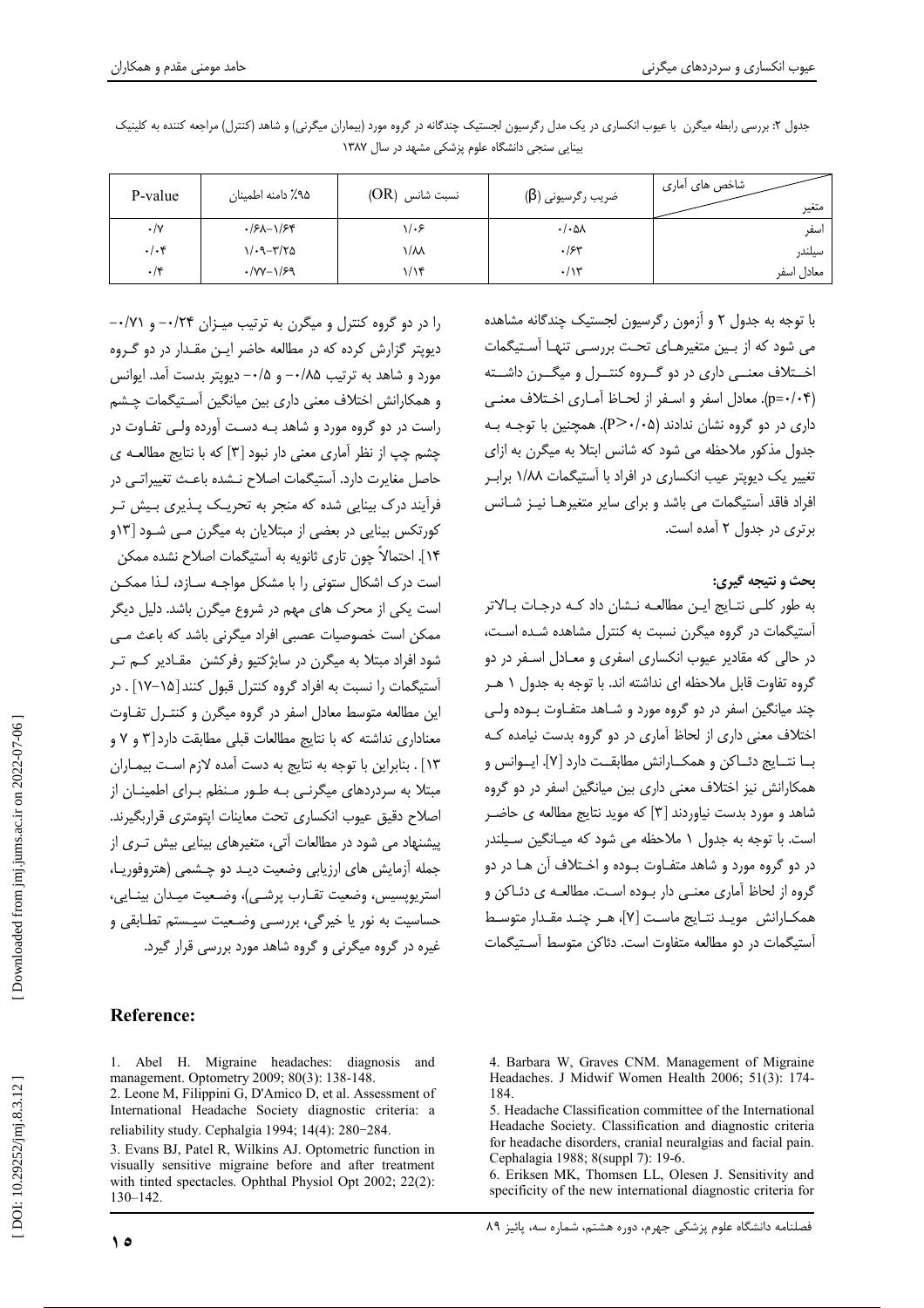migraine with aura. J Neurol Neurosurg Psychiatry 2005;  $76:212-217.$ 

7. Harle DE, Evans BJ. The Correlation Between Migraine Headache and Refractive Errors. Optom Vis Sci. 2006; 83(2): 82-87.

8. Goadsby PJ, Lipton RB, Ferrari MD. Migraine-current understanding and treatment. N Engl J Med. 2002;  $346(4): 257-70.$ 

9. Wilmut EB. Infinity balance and near balance by polarization. Optician 1956; 122: 37-43.

10. Waters WE. Headache and the eye. A community study. Lancet 1970; 2(7662): 1-4

11. Hendricks TJW, Brabander J, Van Derhorst F, et al. Relationship between habitual refractive errors and headache complaints in schoolchildren Optometry & Vision Science 2007; 84(2): 137-143.

12. Harle1 D, Evans B. Subtle binocular vision anomalies in migraine. Ophthal Physiol Opt 2006; 26(6): 587-596.

13. O'Leary CI, Evans B. Criteria for prescribing optometric interventions: literature review and practitioner survey. Ophthal Physiol Opt 2003; 23(5):  $429 - 39$ .

14. Welch KM. Contemporary concepts of migraine pathogenesis. Neurology 2003; 28; 61(8 Suppl 4): S2-8. 15. Cao M, Zhang S, Wang K, et al. Personality traits in migraine and tension-type headaches: a five-factor model study. Psychopathology 2002; 35(4): 254-8.

16. Breslau N, Andreski P. Migraine, personality and psychiatric comorbidity. Headache 1995; 35(7): 382-6. 17. Breslau N, Chilcoat H, Andreski P. Further evidence on the link between migraine and neuroticism. Neurology 1996; 47(3): 663-7.